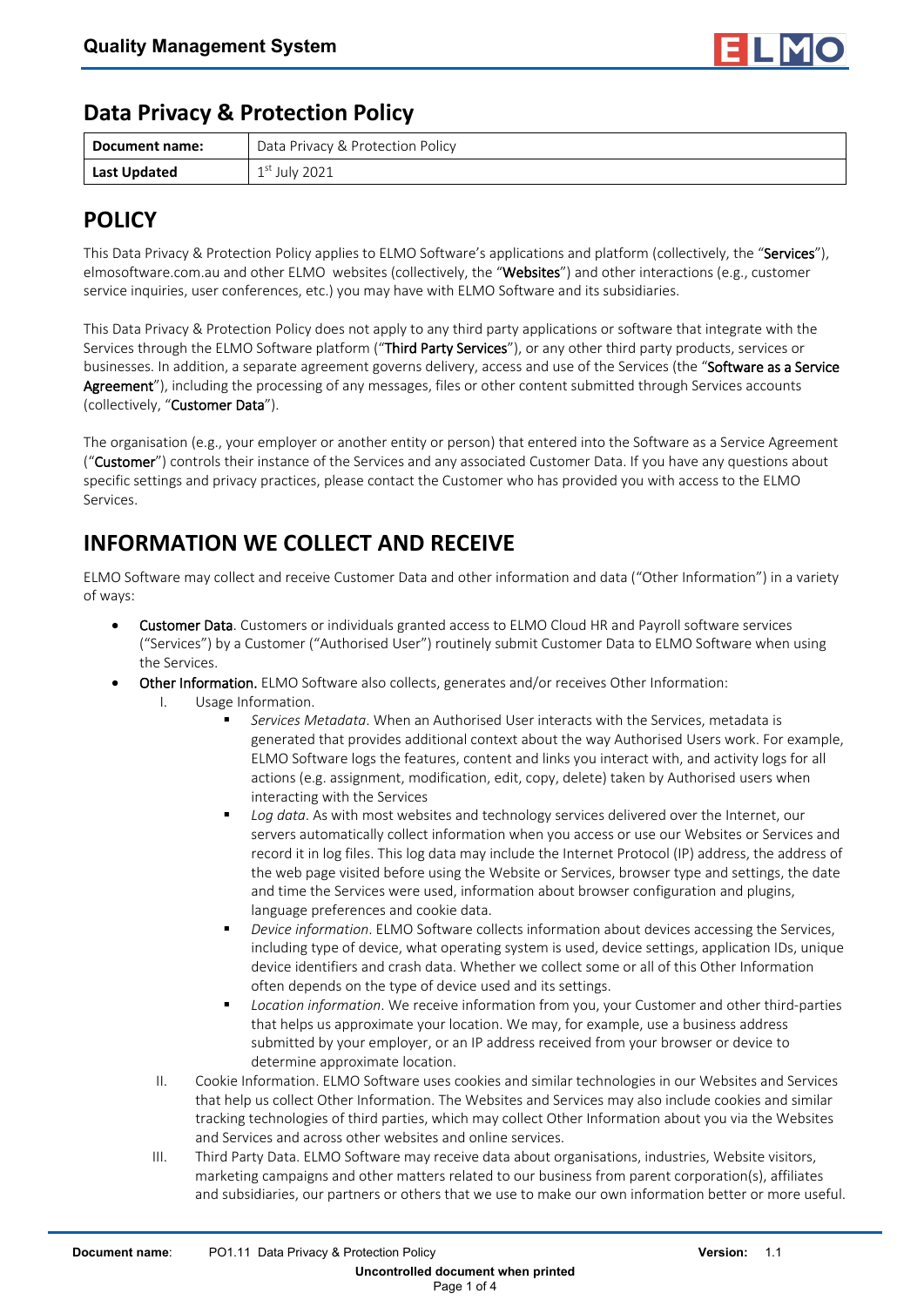

This data may be combined with Other Information we collect and might include aggregate level data, such as which IP addresses correspond to zip codes or countries. Or it might be more specific: for example, how well an online marketing or email campaign performed.

IV. Additional Information Provided to ELMO Software. We receive Other Information when submitted to our Websites or if you participate in a focus group, contest, activity or event, apply for a job, request support, interact with our social media accounts or otherwise communicate with ELMO Software.

Generally, no one is under a statutory or contractual obligation to provide any Customer Data or Other Information (collectively, "Information"). However, certain Information is collected automatically and, if some Information, such as basic user profile level information (e.g. name, email address), is not provided, we may be unable to provide the Services.

## **HOW WE USE INFORMATION**

Customer Data will be used by ELMO Software in accordance with Customer's instructions, including any applicable terms in the Software as a Service Agreement and Customer's use of Services functionality, and as required by applicable law. ELMO Software is a processor of Customer Data and Customer is the controller. Customer may, for example, use the Services to grant and remove access to the application, assign roles and configure settings, access, modify, export, share and remove Customer Data and otherwise apply its policies to the Services.

ELMO Software uses Other Information in furtherance of our legitimate interests in operating our Services, Websites and business. More specifically, ELMO Software uses Other Information:

- To provide, update, maintain and protect our Services, Websites and business. This includes use of Other Information to support delivery of the Services under a Software as a Service Agreement, prevent or address service errors, security or technical issues, analyse and monitor usage, trends and other activities or at an Authorised User's request.
- As required by applicable law, legal process or regulation.
- To communicate with you by responding to your requests, comments and questions. If you contact us, we may use your Other Information to respond.
- To develop and provide additional features and improvements to functionality. ELMO Software tries to make the Services as useful as possible for our Customers and their Authorised Users. For example, we may improve search functionality by using Other Information to help determine and rank the relevance of content, channels or expertise to an Authorised User, make Services suggestions based on historical use and predictive models, identify organisational trends and insights, to customise a Services experience or create new features or improvements or develop new products.
- To send emails and other communications. We may send you service, technical and other administrative emails, messages and other types of communications. We may also contact you to inform you about changes in our Services, our Services offerings, and important Services-related notices, such as security and fraud notices. These communications are considered part of the Services and you may not opt out of them. In addition, we sometimes send emails about new product features, promotional communications or other news about ELMO Software. These are marketing messages so you can control whether you receive them.
- For billing, account management and other administrative matters. ELMO Software may need to contact you for invoicing, account management and similar reasons and we use account data to administer accounts and keep track of billing and payments.
- To investigate and help prevent security issues and abuse.

If Information is aggregated or de-identified so it is no longer reasonably associated with an identified or identifiable natural person, ELMO Software may use it for any business purpose. To the extent Information is associated with an identified or identifiable natural person and is protected as personal data under applicable data protection law, it is referred to in this Data Privacy & Protection Policy as "Personal Data."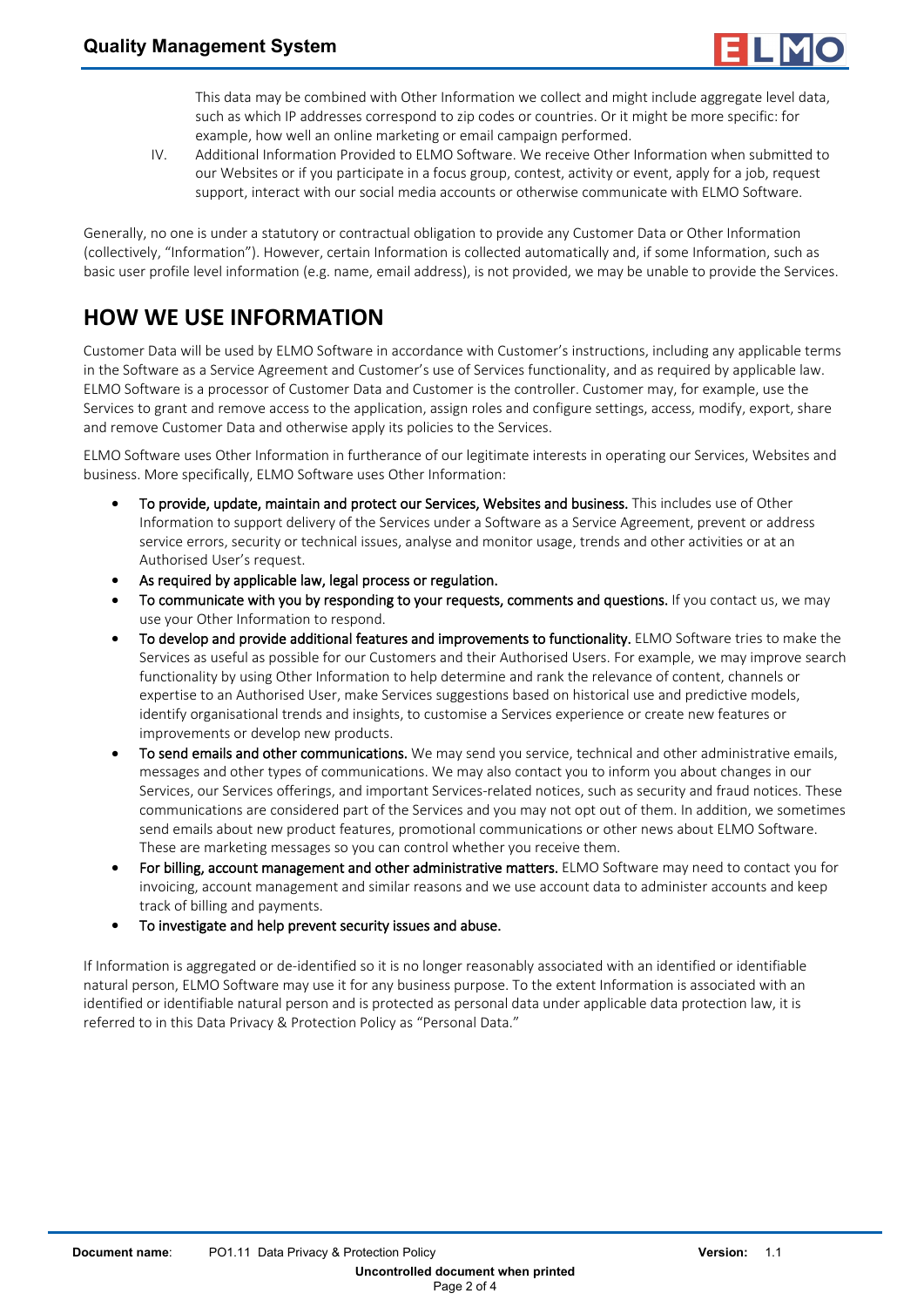

#### **DATA RETENTION**

ELMO Software will retain Customer Data in accordance with a Customer's instructions, including any applicable terms in the Software as a Service Agreement and Customer's use of Services functionality, and as required by applicable law. ELMO Software may retain Other Information pertaining to you for as long as necessary for the purposes described in this Data & Protection Privacy Policy. This may include keeping your Other Information after you have deactivated your account for the period of time needed for ELMO Software to pursue legitimate business interests, conduct audits, comply with (and demonstrate compliance with) legal obligations, resolve disputes and enforce our agreements.

### **HOW WE SHARE AND DISCLOSE INFORMATION**

This section describes how ELMO Software may share and disclose Information. Customers determine their own policies and practices for the sharing and disclosure of Information, and ELMO Software does not control how they or any other third parties choose to share or disclose Information.

- Customer's Instructions. ELMO Software will solely share and disclose Customer Data in accordance with a Customer's instructions, including any applicable terms in the Software as a Service Agreement and Customer's use of Services functionality, and in compliance with applicable law and legal process.
- Customer Access. Owners, administrators, Authorised Users and other Customer representatives and personnel may be able to access, modify or restrict access to Other Information. This may include, for example, an Authorised User's email address which could be made visible to other Authorised Users within the Customer, or restricted to specific roles (e.g. manager or company admin) or security profiles.
- Third Party Service Providers and Partners. We may engage third party companies or individuals as service providers or business partners to process Other Information and support our business. These third parties may, for example, provide virtual computing and storage services. Additional information about the subprocessors we use to support delivery of our Services is set forth within the section "Subprocessors".
- During a Change to ELMO Software's Business. If ELMO Software engages in a merger, acquisition, bankruptcy, dissolution, reorganisation, sale of some or all of ELMO Software's assets or stock, financing, public offering of securities, acquisition of all or a portion of our business, a similar transaction or proceeding, or steps in contemplation of such activities (e.g. due diligence), some or all Other Information may be shared or transferred, subject to standard confidentiality arrangements.
- Aggregated or De-identified Data. We may disclose or use aggregated or de-identified Other Information for any purpose. For example, we may share aggregated or de-identified Other Information with prospects or partners for business or research purposes, or as part of new product offerings or features provided to Customers which provide anonymised benchmark metrics for comparative performance between Customers.
- To Comply with Laws. If we receive a request for information, we may disclose Other Information if we reasonably believe disclosure is in accordance with or required by any applicable law, regulation or legal process. This may include the *Notifiable Data Breaches (NDB)* scheme contained within the Australian *Privacy Act*, notifiable privacy breach provisions within the New Zealand *Privacy Act*, and data breach notification provisions contained within the United Kingdom and/or European Economic Area *General Data Protection Regulation (GDPR)*. For example, where Personal or Sensitive Information is lost or subject to unauthorised access or disclosure and will likely result in serious harm to an individual / risk to the rights and freedoms of natural persons, ELMO Software will take appropriate response action in accordance with applicable law.
- To enforce our rights, prevent fraud, and for safety. To protect and defend the rights, property or safety of ELMO Software or third parties, including enforcing contracts or policies, or in connection with investigating and preventing fraud or security issues.
- With Consent. ELMO Software may share Other Information with third parties when we have consent to do so.

### **SECURITY**

ELMO Software takes security of data very seriously. We take all reasonable steps to ensure that all Customer Data and Other Information is secure and protected from misuse, loss and unauthorised access and modification. To learn more about current practices and policies regarding security and confidentiality of the Services, please refer to your Software as a Service Agreement, contact your ELMO Software Account Manager or contact us at [contactus@elmosoftware.com](mailto:contactus@elmosoftware.com.au)